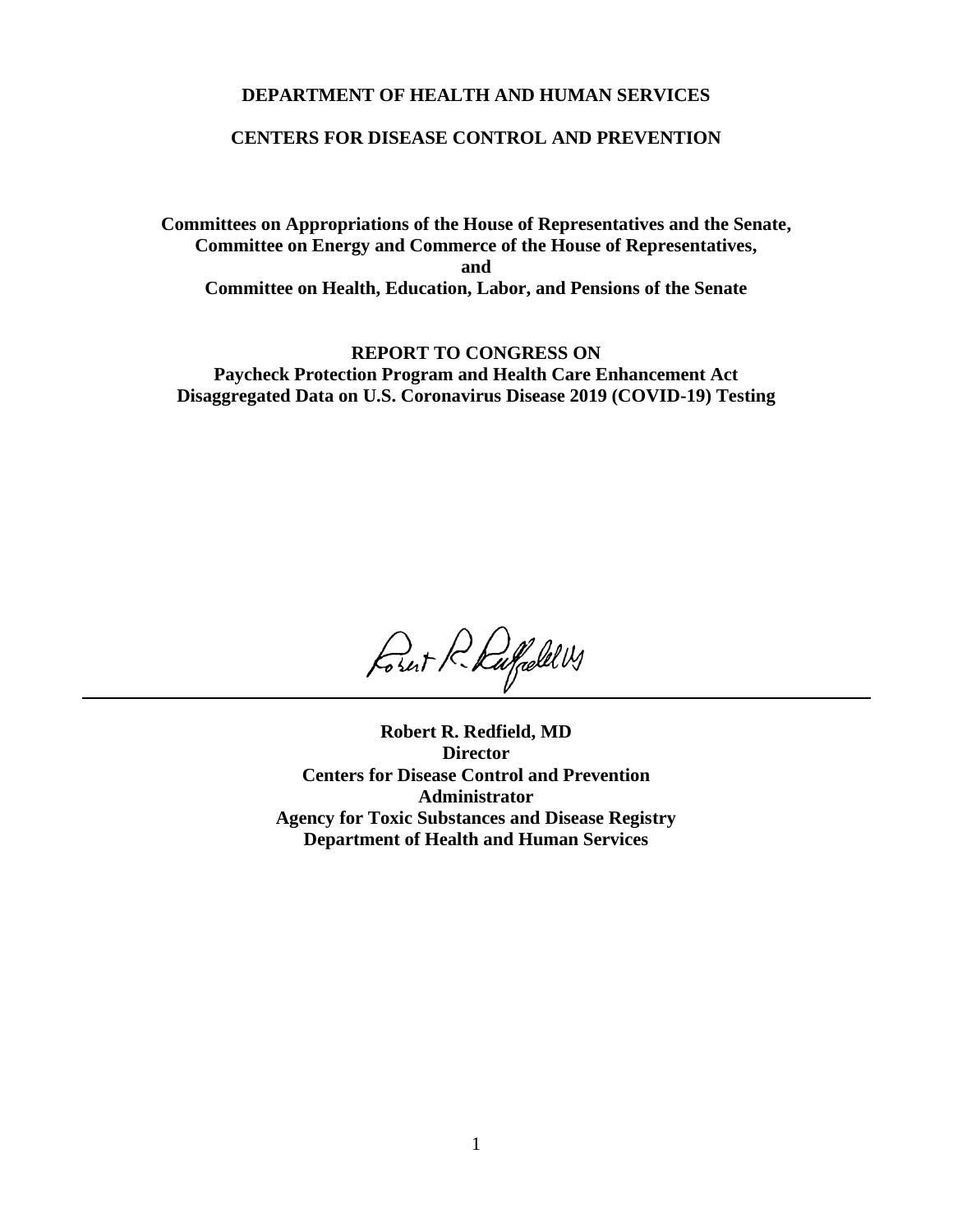# **Overview**

In its Fiscal Year (FY) 2020 appropriation for the Department of Health and Human Services (HHS), the Paycheck Protection Program and Health Care Enhancement Act states:

*Provided further*, That not later than 21 days after the date of enactment of this Act, the Secretary, in coordination with other appropriate departments and agencies, shall issue a report on COVID–19 testing: *Provided further*, That such report shall include data on demographic characteristics, including, in a de-identified and disaggregated manner, race, ethnicity, age, sex, geographic region and other relevant factors of individuals tested for or diagnosed with COVID– 19, to the extent such information is available: *Provided further*, That such report shall include information on the number and rates of cases, hospitalizations, and deaths as a result of COVID– 19: *Provided further*, That such report shall be submitted to the Committees on Appropriations of the House and Senate, and the Committee on Energy and Commerce of the House of Representatives and the Committee on Health, Education, Labor, and Pensions of the Senate, and updated and resubmitted to such Committees, as necessary, every 30 days until the end of the COVID–19 public health emergency first declared by the Secretary on January 31, 2020 (P.L. 116-139, Division B, Title I, Page 7)

The Centers for Disease Control and Prevention (CDC) prepared this report in response to this request from the House and Senate Appropriations Committees, the House Committee on Energy and Commerce, and the Senate Committee on Health, Education, Labor, and Pensions. The report provides information on CDC's data on COVID-19 testing, de-identified and disaggregated by race, ethnicity, age, sex, geographic region, and other relevant factors.

# **I. Introduction and Background**

CDC is leveraging our available surveillance systems to monitor the COVID-19 epidemic and proactively protect vulnerable populations. The goal is to get as timely and accurate a picture as possible of the overall situation in the U.S. and share findings with the American public; as data continue to evolve and are validated these findings are subject to daily change. State health departments work to get complete information on every case, including race/ethnicity, but during this large-scale pandemic, it is understandable that these health departments may not be able to gather all the case-specific information. As CDC works to improve collection of those data, we are leveraging other existing surveillance systems, such as in-depth information on COVID-19 hospitalizations from COVID-Net, which reflect a population of 32 million (10% of the US), and mortality data from both the National Vital Statistics System (death certificates) as well as from case-based surveillance. Mortality data include those deaths documented to be from COVID-19 based on laboratory-testing, those presumed based on completion of death certificates, and excess mortality as derived from seasonally-adjusted mathematical estimation, to provide a fuller picture of the outbreak.

The effects of COVID-19 on the health of racial and ethnic minority groups is still emerging; however, current data suggest a disproportionate burden of illness and death among racial and ethnic minority groups. Studies are underway to confirm these data and understand and potentially reduce the impact of COVID-19 on the health of racial and ethnic minorities.

#### **CDC's data on COVID-19 testing, number and rates of cases, hospitalizations, and deaths as a result of COVID-19**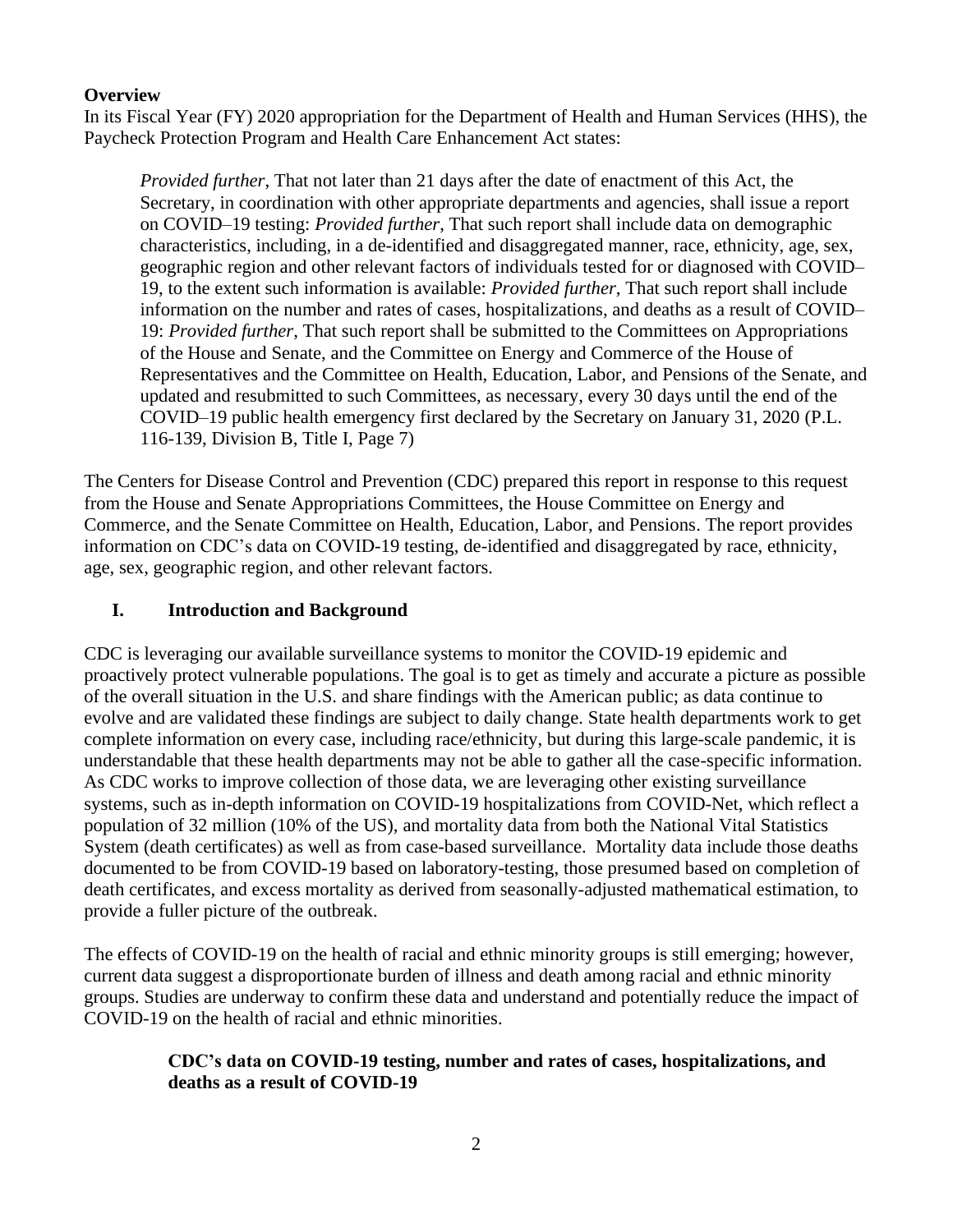Below is a list of webpages on CDC's COVID-19 website where information on testing, number and rates of cases, hospitalizations, and deaths as a result of COVID-19 are posted and updated on a regular basis.

- 1) Cases, Data, and Surveillance: [https://www.cdc.gov/coronavirus/2019-ncov/cases](https://www.cdc.gov/coronavirus/2019-ncov/cases-updates/index.html)[updates/index.html](https://www.cdc.gov/coronavirus/2019-ncov/cases-updates/index.html) This is the homepage for all COVID-19 related data, including links to testing in the U.S., number of cases, hospitalization rates and demographics, and mortality reporting.
- 2) Testing in the U.S.: [https://www.cdc.gov/coronavirus/2019-ncov/cases-updates/testing-in](https://www.cdc.gov/coronavirus/2019-ncov/cases-updates/testing-in-us.html)[us.html](https://www.cdc.gov/coronavirus/2019-ncov/cases-updates/testing-in-us.html) This webpage provides nationwide data on public health laboratory testing. It is updated daily at noon, with numbers current through 4 pm the day prior.
- 3) Cases in the U.S.:<https://www.cdc.gov/coronavirus/2019-ncov/cases-updates/cases-in-us.html> This webpage includes COVID-19 cases and deaths by states and counties, the rate of new cases each day, and demographic characteristics of COVID-19 cases including age, race, and ethnicity.
- 4) Hospitalization rates and demographics: [https://gis.cdc.gov/grasp/covidnet/COVID19\\_3.html](https://gis.cdc.gov/grasp/covidnet/COVID19_3.html) This webpage provides data by geographic region and age of those hospitalized. Note that hospitalization data come from in-depth review in approximately 100 counties in the 10 Emerging Infections Program (EIP) network states (CA, CO, CT, GA, MD, MN, NM, NY, OR, and TN) and four additional states through the Influenza Hospitalization Surveillance Project  $(IA, MI, OH, and UT)$ . The network represents approximately 10% of US population  $(\sim 32)$ million people).
	- a. A weekly summary of hospitalization data disaggregated by age, race, ethnicity, and underlying medical conditions is also available here: [https://gis.cdc.gov/grasp/COVIDNet/COVID19\\_5.html](https://gis.cdc.gov/grasp/COVIDNet/COVID19_5.html)
- 5) Weekly update of U.S. surveillance data: [https://www.cdc.gov/coronavirus/2019-ncov/covid](https://www.cdc.gov/coronavirus/2019-ncov/covid-data/covidview/index.html)[data/covidview/index.html](https://www.cdc.gov/coronavirus/2019-ncov/covid-data/covidview/index.html) This webpage also includes testing data from public, clinical, and commercial laboratories, currently disaggregated by age.
- 6) Mortality Reporting: [https://www.cdc.gov/coronavirus/2019-ncov/covid](https://www.cdc.gov/coronavirus/2019-ncov/covid-data/covidview/index.html#mortality)[data/covidview/index.html#mortality](https://www.cdc.gov/coronavirus/2019-ncov/covid-data/covidview/index.html#mortality) This webpage provides daily updated data on provisional death counts by week, jurisdiction, and age. This page also links to weekly updated data on provisional death counts by age, sex, race, ethnicity, and county.

CDC, in collaboration with the Council of State and Territorial Epidemiologists (CSTE) COVID-19 leaders, has also updated the [Case Report Form \(CRF\)](https://www.cdc.gov/coronavirus/2019-ncov/php/reporting-pui.html) for COVID-19 cases (first implemented on February 24). CDC developed the CRF to standardize the reporting of information on COVID-19 cases. Revisions include adding variables to capture data on cases by sex and age; deaths by sex, age, race, and ethnicity; at-risk populations (e.g. tribes), and risk factors (e.g. homelessness, disabilities, language services). Efforts are ongoing to improve completeness of reporting from public health departments and